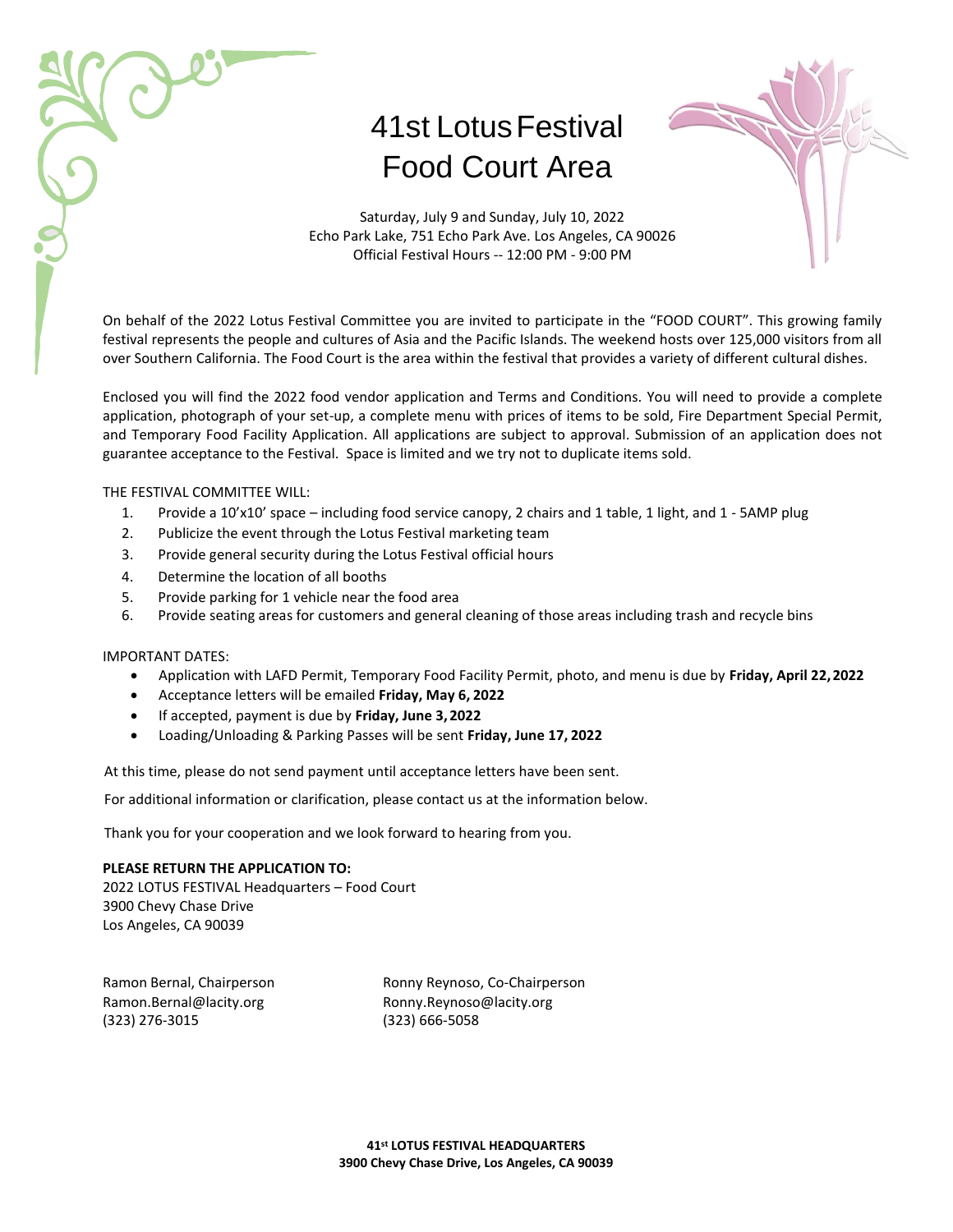### **41st Lotus Festival** Food Court Area

### **APPLICATION FORM**

| <b>COMPANY NAME:</b>                                                  |          |                     |                 |                       |                         |                 |  |
|-----------------------------------------------------------------------|----------|---------------------|-----------------|-----------------------|-------------------------|-----------------|--|
| <b>CONTACT PERSON:</b>                                                |          |                     |                 |                       |                         |                 |  |
| ADDRESS, City, State, Zip Code:                                       |          |                     |                 |                       |                         |                 |  |
| <b>DAYTIME PHONE</b>                                                  |          |                     |                 | <b>EVENING PHONE:</b> |                         |                 |  |
| <b>EMAIL ADDRESS:</b>                                                 |          |                     |                 |                       |                         |                 |  |
| <b>COMPANY WEBSITE:</b>                                               |          |                     |                 |                       |                         |                 |  |
| <b>HOW MANY YEARS HAVE YOU PARTICIPATED WITH THE LOTUS FESTIVAL?</b>  |          |                     |                 |                       |                         |                 |  |
| <b>BOOTH REQUESTS:</b>                                                | $1^{ST}$ |                     | 2 <sup>ND</sup> |                       |                         | 3 <sup>RD</sup> |  |
| Saturday & Sunday                                                     |          |                     |                 |                       |                         |                 |  |
| <b>DEMONSTRATOR</b>                                                   |          | <b>\$59 / UNIT</b>  |                 |                       |                         |                 |  |
|                                                                       |          |                     |                 |                       |                         |                 |  |
| <b>PREPACKAGED SALES</b>                                              |          | <b>\$82 / UNIT</b>  |                 |                       |                         |                 |  |
| PREPACKAGED WITH SAMPLING                                             |          | \$116 / UNIT        |                 |                       |                         |                 |  |
| <b>FOOD PREPARATION</b>                                               |          | \$184 / UNIT        |                 |                       |                         |                 |  |
| <b>EVENT ORGANIZER</b>                                                |          | <b>\$358 / UNIT</b> |                 |                       |                         |                 |  |
| PLEASE SUBMIT PHOTOGRAPH OF YOUR SET-UP AND ATTACH A MENU WITH PRICES |          |                     |                 |                       |                         |                 |  |
| AND DESRCRIBE IN DETAIL WHAT YOU WILL BE SELLING:                     |          |                     |                 |                       |                         |                 |  |
| <b>MAIN DISHES:</b>                                                   |          | <b>SIDE DISHES:</b> |                 |                       | <b>SPECIALTY ITEMS:</b> |                 |  |
|                                                                       |          |                     |                 |                       |                         |                 |  |
|                                                                       |          |                     |                 |                       |                         |                 |  |
|                                                                       |          |                     |                 |                       |                         |                 |  |
|                                                                       |          |                     |                 |                       |                         |                 |  |

**PLEASE RETURN THE APPLICATION TO:** 2022 LOTUS FESTIVAL Headquarters – Food Court 3900 Chevy Chase Drive Los Angeles, CA 90039

> **41 st LOTUS FESTIVAL HEADQUARTERS 3900 Chevy Chase Drive, Los Angeles, CA 90039**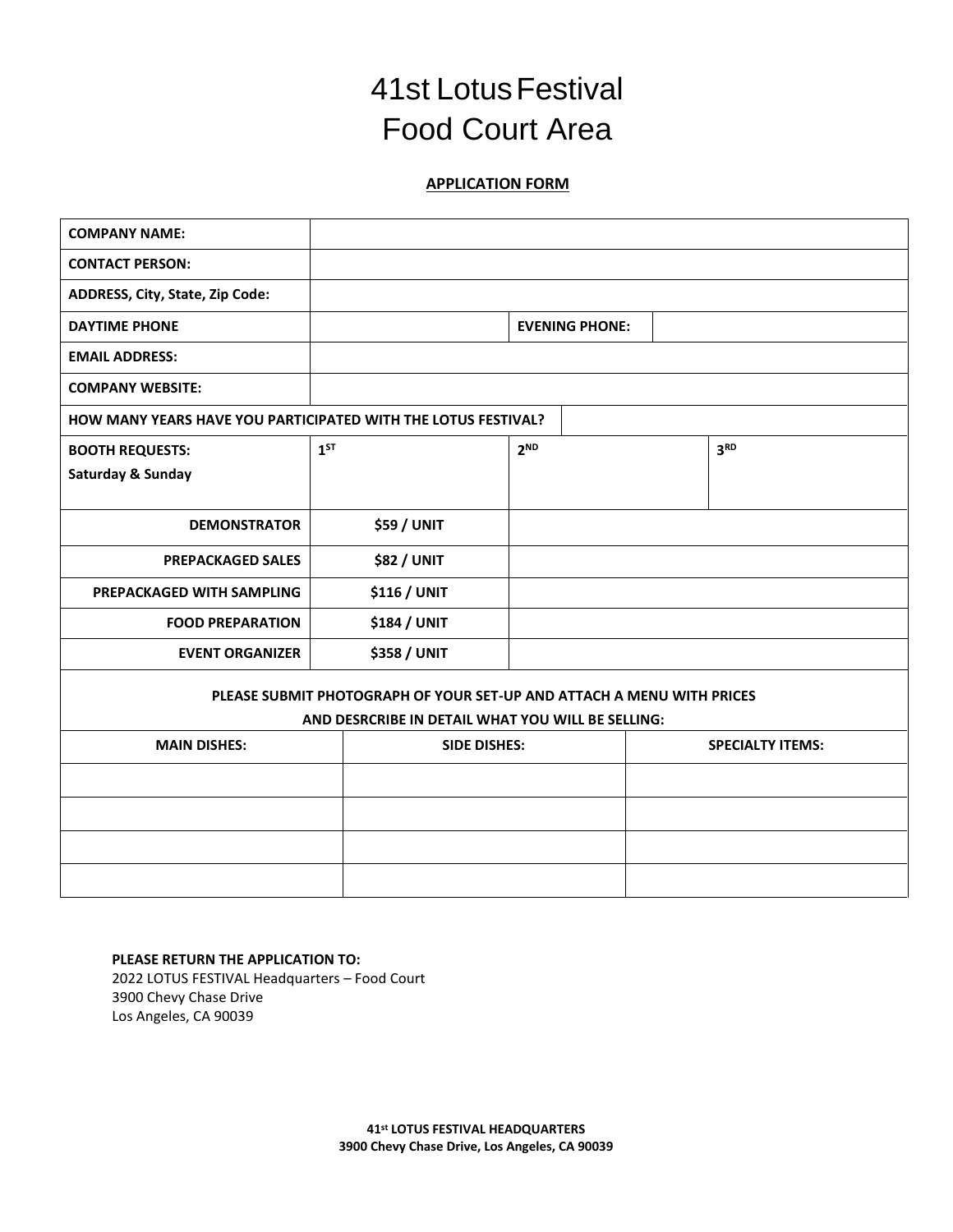## 41st LotusFestival Food Court Area

### **TERMS AND CONDITIONS**

#### **THE VENDOR WILL COMPLETE TASKS AND ABIDE BY THESE TERMS AND CONDITIONS:**

| <b>PLEASE INITIAL:</b> |                |                                                                                                                |
|------------------------|----------------|----------------------------------------------------------------------------------------------------------------|
|                        | 1              | Submit completed application on or prior to Friday, April 22, 2022                                             |
|                        |                | (applications submitted after the deadline will be placed on a waiting list)                                   |
|                        | $\overline{2}$ | Submit LAFD Permit, Temporary Food Facility Permit, a picture of set-up and menu with prices                   |
|                        |                | (photos will not be returned unless accompanied with a self-addressed stamped envelope)                        |
|                        | 3              | Adhere to all fire codes                                                                                       |
|                        | 4              | Agree not to sell any items other than those listed on the application and approved by the committee           |
|                        | 5              | Menu prices will be fair                                                                                       |
|                        | 6              | Only the vendor on the application is allowed to sell products in designated booth                             |
|                        |                | (additional vendors and/or sub-letting is not allowed and both vendors will be asked to leave immediately)     |
|                        | $\overline{7}$ | Provide a copy of "health permit" and post it on booth                                                         |
|                        |                | (the County Health Department has assured the Festival Committee they will be on site during the festival)     |
|                        |                | (no one will be allowed to sell without a permit)                                                              |
|                        | 8              | Provide all materials and staffing necessary to drop-off, set-up booth, provide demonstration and sales during |
|                        |                | festival hours, clean-up and load-out                                                                          |
|                        | 9              | Remove all equipment and merchandise at the conclusion of each night                                           |
|                        |                | (vendors that leave equipment understand the Lotus Festival, City of Los Angeles, and/or its' staff are not    |
|                        |                | responsible for any lost or stolen items)                                                                      |
|                        | 10             | No Styrofoam containers, cups, etc. of any kind                                                                |
|                        | 11             | Agree to sort items that can be recycles and place them in the correct refuse containers                       |
|                        | 12             | No usage of plastic tableware and straws (unless requested)                                                    |
|                        |                | (please use compostable, non-plastic lined, non-bio plastic plateware and utensils)                            |
|                        | 13             | I understand and agree to the terms and conditions of the Lotus Festival Boutique Area                         |
|                        |                | (if chosen to participate, I understand that any condition broken may result in a penalty fee or removal       |
|                        |                | from the Lotus Festival)                                                                                       |

Except for the active negligence or willful misconduct of the City, BOUTIQUE VENDOR undertakes and agrees to defend, indemnify and hold harmless Los Angeles Lotus Inc., the City of Los Angeles and any and all of City's Boards, Officers, Agents, Employees, Assigns and Successors in Interest, from and against all suits and causes of action, claims, losses, demands and expenses, including but not limited to, attorney's fees and costs of litigation, damage or liability of any nature whatsoever, for death or injury to any person, including BOUTIQUE VENDOR'S employees and agents, or damage or destruction of any property of either party hereto or of third parties, arising in any manner by reason of, or incident to, the performance of the Agreement on the party of the BOUTIQUE VENDOR or subcontractor of any tier.

Should you elect to relinquish your assigned location for any reason or do not remove items by **Sunday, July 10th at 10pm**, the booth space and any articles left will automatically become the property of the Lotus Festival.

I have read the attached application and agree to the conditions stated within. I understand that this commitment is not final until my application is accepted into the 2022 Lotus Festival.

Print Name **Applicant Signature Community** Date

\_\_\_\_\_\_\_\_\_\_\_\_\_\_\_\_\_\_\_\_\_\_\_\_\_\_\_\_\_\_\_\_\_\_\_\_\_\_\_\_\_\_\_\_\_\_\_\_\_\_\_\_\_\_\_\_\_\_\_\_\_\_\_\_\_\_\_\_\_\_\_\_\_\_\_\_\_\_\_\_\_\_\_\_\_\_\_\_\_\_\_\_\_\_\_\_\_\_\_\_\_\_\_\_\_\_\_\_\_

**41st LOTUS FESTIVAL HEADQUARTERS 3900 Chevy Chase Drive, Los Angeles, CA 90039**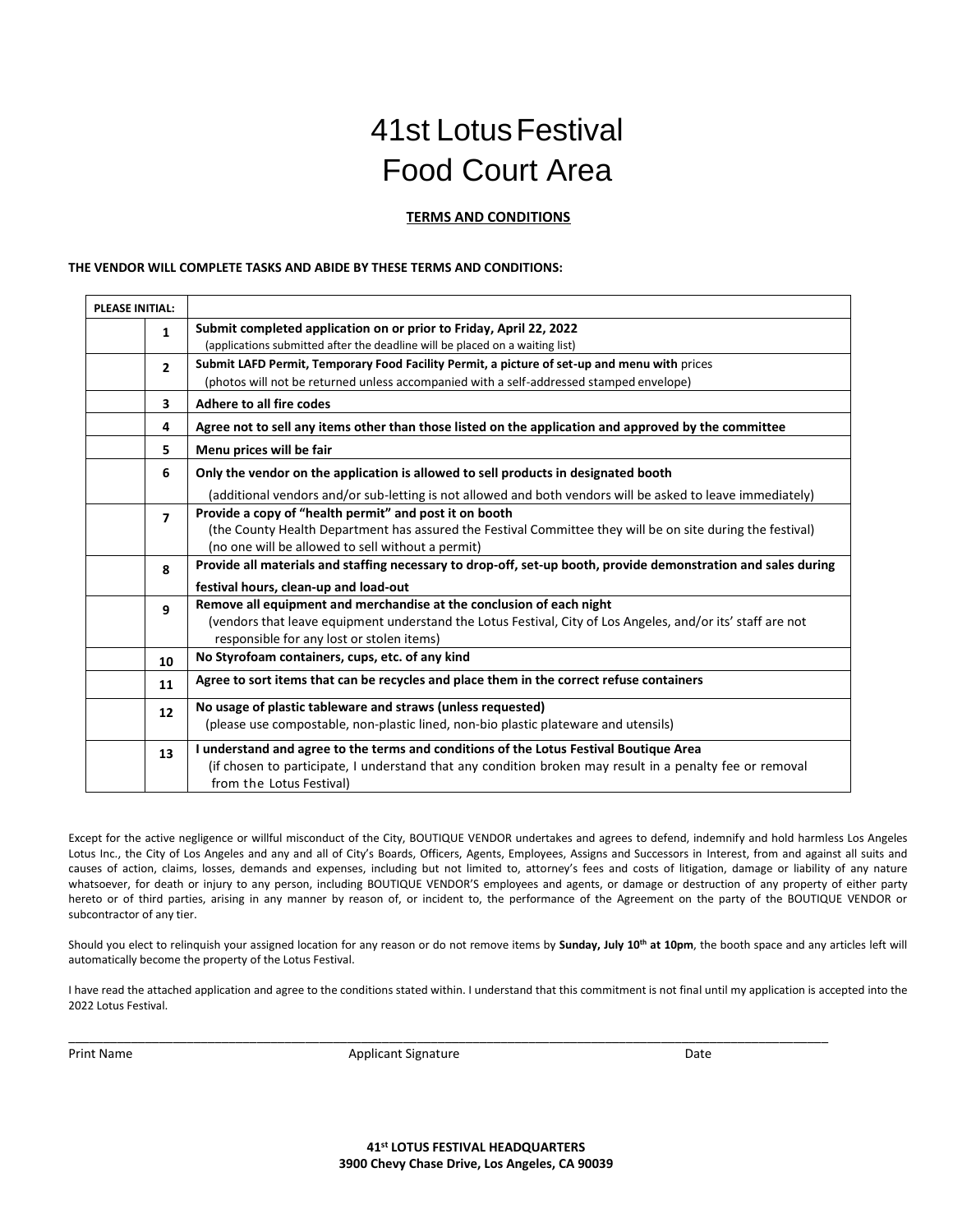

SPECIALPERMITNO. \_\_\_\_\_\_\_\_\_\_\_\_\_\_\_\_\_\_\_\_\_\_\_

### **LOS ANGELES FIRE DEPARTMENT SPECIAL PERMIT FOR TEMPORARY COOKING**

| DATE OF USE<br><u> Alexandria de la contrada de la contrada de la contrada de la contrada de la contrada de la contrada de la c</u> |  |  |  |  |
|-------------------------------------------------------------------------------------------------------------------------------------|--|--|--|--|
| NAME OF VENDOR                                                                                                                      |  |  |  |  |
|                                                                                                                                     |  |  |  |  |
|                                                                                                                                     |  |  |  |  |
| DATE SIGNED                                                                                                                         |  |  |  |  |

### REQUIREMENTS

- **1.** No cooking under canopies or in unapproved indoorstructures.
- **2.** Cooking devices using propane must have the propane bottle outside the booth and properly secured in an upright position. Use of propane indoors is PROHIBITED.
- **3.** All fittings and hose used with propane shall be approved for such use by an approved testing laboratory.
- **4.** Propane shall be limited to the supply on site. There shall be no remote storage area.
- **5.** Refueling of propane cylinders on site or at other than approved locations is prohibited.
- **6.** A fire extinguisher with a minimum of 20BC classification to be provided at each booth.
- **7.** A minimum of 3 feet clearance must be provided between the public and the cooking device by a barricade.
- **8.** All cooking devices shall be secure, stable, and level.
- **9.** No smoking within 25 feet of propane cylinder and no smoking inside tent or canopy.
- **10.** All propane connections shall be tested for leakage by performing the manufacturers recommended testing procedures.
- **11.** Waste coals shall be fully extinguished and cold and then placed into a clean noncombustible container for disposal.
- **12.** The use of tabletop portable propane/butane cooking devices is prohibited.
- **13.** All tents, canopies, banners, signs, and decorations shall be flam treated with a California Flame Certificate.
- **14.** All electrical wiring, connections, and lighting devices shall be "U.L." approved.
- **15.** L.A. County Health Department approval shall be obtained for cooking on site.